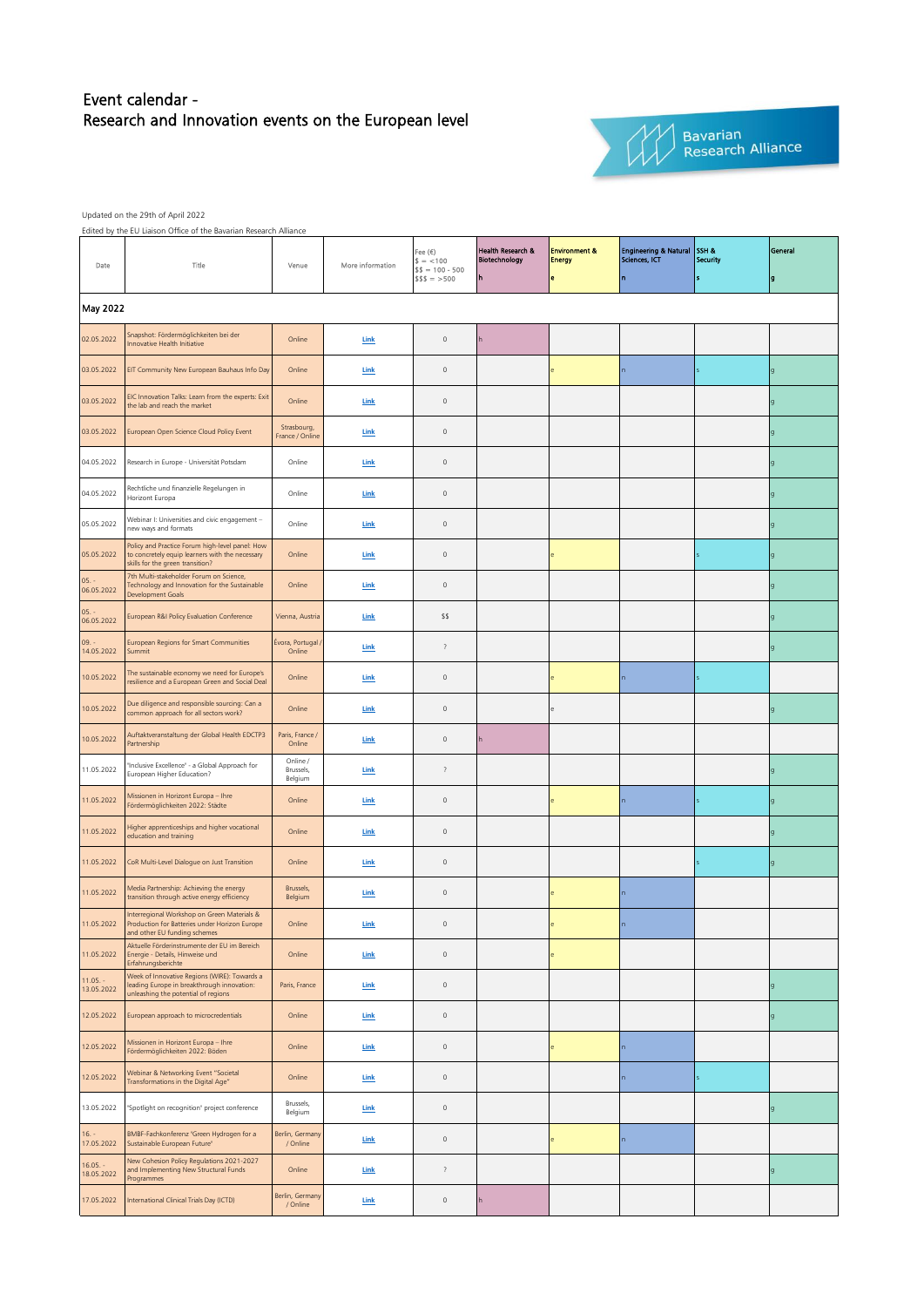| 17.05.2022               | Sustainable and healthy buildings - Reaching the<br>goals of the EU Green Deal                                         | Online                           | Link         | $\mathsf{O}\xspace$ |   |  |  |  |              |
|--------------------------|------------------------------------------------------------------------------------------------------------------------|----------------------------------|--------------|---------------------|---|--|--|--|--------------|
| 17.05.2022               | A revised EPBD - Faster decarbonisation of the<br>EU's building stock?                                                 | Brussels,<br>Belgium / Online    | Link         | $\mathbb O$         |   |  |  |  |              |
| 17.05.2022               | RP Start - Horizont Europa für Einsteigerinnen<br>und Einsteiger                                                       | Online                           | Link         | $\mathsf{O}\xspace$ |   |  |  |  |              |
| $17. -$<br>18.05.2022    | EU Mission Info Days                                                                                                   | Online                           | Link         | $\mathbb O$         |   |  |  |  |              |
| $17. -$<br>18.05.2022    | EARTO Annual Conference 2022: The Role of<br>RTOs Realising the Twin Green & Digital<br>Transitions                    | Barcelona, Spain<br>/ Online     | Link         | $\overline{\cdot}$  |   |  |  |  | $\mathbf{q}$ |
| 18.05.2022               | KoWi Netzwerkevent - Die virtuelle Kaffeepause<br>auf wonder.me                                                        | Online                           | ${\sf Link}$ | $\mathsf{O}\xspace$ |   |  |  |  | g            |
| 18.05.2022               | Accelerating energy independence and emission<br>reductions: The role of advanced biofuels in<br>transport             | Brussels,<br>Belgium / Online    | <b>Link</b>  | $\mathbb O$         |   |  |  |  |              |
| 18.05.2022               | RP Aktiv - Horizont Europa für Antragstellende                                                                         | Online                           | Link         | $\mathbb O$         |   |  |  |  | q            |
| 19.05.2022               | Missionen in Horizont Europa - Ihre<br>Fördermöglichkeiten: Gewässer                                                   | Online                           | Link         | $\mathbb O$         |   |  |  |  | g            |
| $19. -$<br>20.05.2022    | Scientific excellence into market success                                                                              | Online / Riga,<br>Estonia        | Link         | $\mathbb O$         |   |  |  |  |              |
| 20.05.2022               | Missionen in Horizont Europa - Ihre<br>Fördermöglichkeiten: Klima                                                      | Online                           | Link         | $\mathsf{O}\xspace$ |   |  |  |  | g            |
| $23. -$<br>24.05.2022    | Marie Skłodowska-Curie Actions Annual<br>Conference                                                                    | Paris, France                    | <b>Link</b>  | $\,$ ?              |   |  |  |  |              |
| $23. -$<br>25.05.2022    | EIT Raw Materials Summit                                                                                               | Berlin, Germany                  | Link         | \$\$                |   |  |  |  |              |
| 23. -<br>24.05.2022      | Next Generation PHE: Skills relevance, Inclusion,<br>Digitalisation, Innovation                                        | Online /<br>Brussels,<br>Belgium | Link         | $\mathbb O$         |   |  |  |  | q            |
| 24.05.2022               | Overcoming human bias - Sex and gender in<br>artificial intelligence                                                   | Online                           | Link         | $\mathbb O$         |   |  |  |  |              |
| 24.05.2022               | DIGI-HE Workshop 2: Developing a high-<br>performance digital education ecosystem:<br>institutional self-assessment    | Online                           | Link         | $\mathsf{O}\xspace$ |   |  |  |  |              |
| 24.05.2022               | A European Science Diplomacy Agenda in times<br>of war - what can we expect?                                           | Online                           | Link         | $\mathbb O$         |   |  |  |  |              |
| $24. -$<br>25.05.2022    | EIT Heath Summit                                                                                                       | Online /<br>Stockholm,<br>Sweden | <b>Link</b>  | $$/$ \$\$           |   |  |  |  |              |
| 25.05.2022               | Missionen in Horizont Europa - Ihre<br>Fördermöglichkeiten in der Krebsmission                                         | Online                           | <b>Link</b>  | $\mathbb O$         |   |  |  |  | g            |
| 30.05.2022               | UAS4EUROPE Croissant Event: Entrepreneurship<br>and skills through applied research                                    | Brussels,<br>Belgium             | Link         | $\mathbb O$         |   |  |  |  |              |
| $30.05. -$<br>31.05.2022 | Lifelong Learning Lab 2022 - National Training<br>for Education Stakeholders                                           | Nice, France                     | Link         | $\,$ ?              |   |  |  |  |              |
| $30.05. -$<br>01.06.2022 | Educational Pioneers and Innovators Conference<br>(EPIC) 2022                                                          | Rotterdam, The<br>Netherlands    | <b>Link</b>  | $\overline{\cdot}$  |   |  |  |  |              |
| $30.05. -$<br>03.06.2022 | FISA 2022 - EURADWASTE '22                                                                                             | Lyon, France                     | Link         | $\overline{\cdot}$  |   |  |  |  |              |
| 31.05.2022               | Science7 Dialogue Forum 2022                                                                                           | Berlin, Germany                  | <b>Link</b>  | $\mathbb O$         |   |  |  |  | $\mathsf{g}$ |
| 31.05.2022               | EIC Innovation Talks: Mastering the technology<br>transfer process (in collaboration with the<br>European IP Helpdesk) | Online                           | Link         | $\mathbb O$         |   |  |  |  | $\mathbf{q}$ |
| $31.05. -$<br>01.03.2022 | EIT Digital Flagship Conference 2022 - Grow<br>Digital!                                                                | Brussels,<br>Belgium             | Link         | ާ                   |   |  |  |  |              |
| June 2022                |                                                                                                                        |                                  |              |                     |   |  |  |  |              |
| 01.06.2022               | EU - Webinar: Effective IP and Outreach<br>Strategies Help Increase the Impact of Research<br>and Innovation           | Online                           | <b>Link</b>  | $\mathbb O$         |   |  |  |  | $\mathsf{g}$ |
| $01.06. -$<br>02.06.2022 | Workshop für Antragstellende in Horizont<br>Europa für die Cluster 4, 5 und 6                                          | Online                           | <b>Link</b>  | $\mathbb O$         |   |  |  |  |              |
| 02.06.2022               | Entrepreneurship Summit                                                                                                | Olten,<br>Switzerland            | Link         | $\overline{\cdot}$  |   |  |  |  | $\mathbf{q}$ |
| $09 -$<br>12.06.2022     | The Festival of the New European Bauhaus                                                                               | Brussels,<br>Belgium / Online    | Link         | $\mathsf{O}\xspace$ |   |  |  |  | g            |
| $13. -$<br>15.06.2022    | KoWi Annual Conference on EU Research &<br>Innovation Funding                                                          | Tübingen,<br>Germany             | <b>Link</b>  | ş                   |   |  |  |  |              |
| 14.06.2022               | Fostering scientific literacy - universities and the<br>future of science communication                                | Online                           | <b>Link</b>  | $\mathbb O$         |   |  |  |  | $\mathsf{g}$ |
| 14.06.2022               | Innovative Health Initiative Kick-off and<br>brokerage event                                                           | Brussels,<br>Belgium / Online    | Link         | $\mathbb O$         | h |  |  |  |              |
| 15.06.2022               | Mind the Gap - Can biofuels play a strategic role<br>in reaching EU energy and food security?                          | Brussels,<br>Belgium             | Link         |                     |   |  |  |  |              |
| $15. -$<br>16.06.2022    | Competitive Europe Summit 2022                                                                                         | Brussels,<br>Belgium / Online    | <b>Link</b>  | $\mathbb O$         |   |  |  |  | g            |